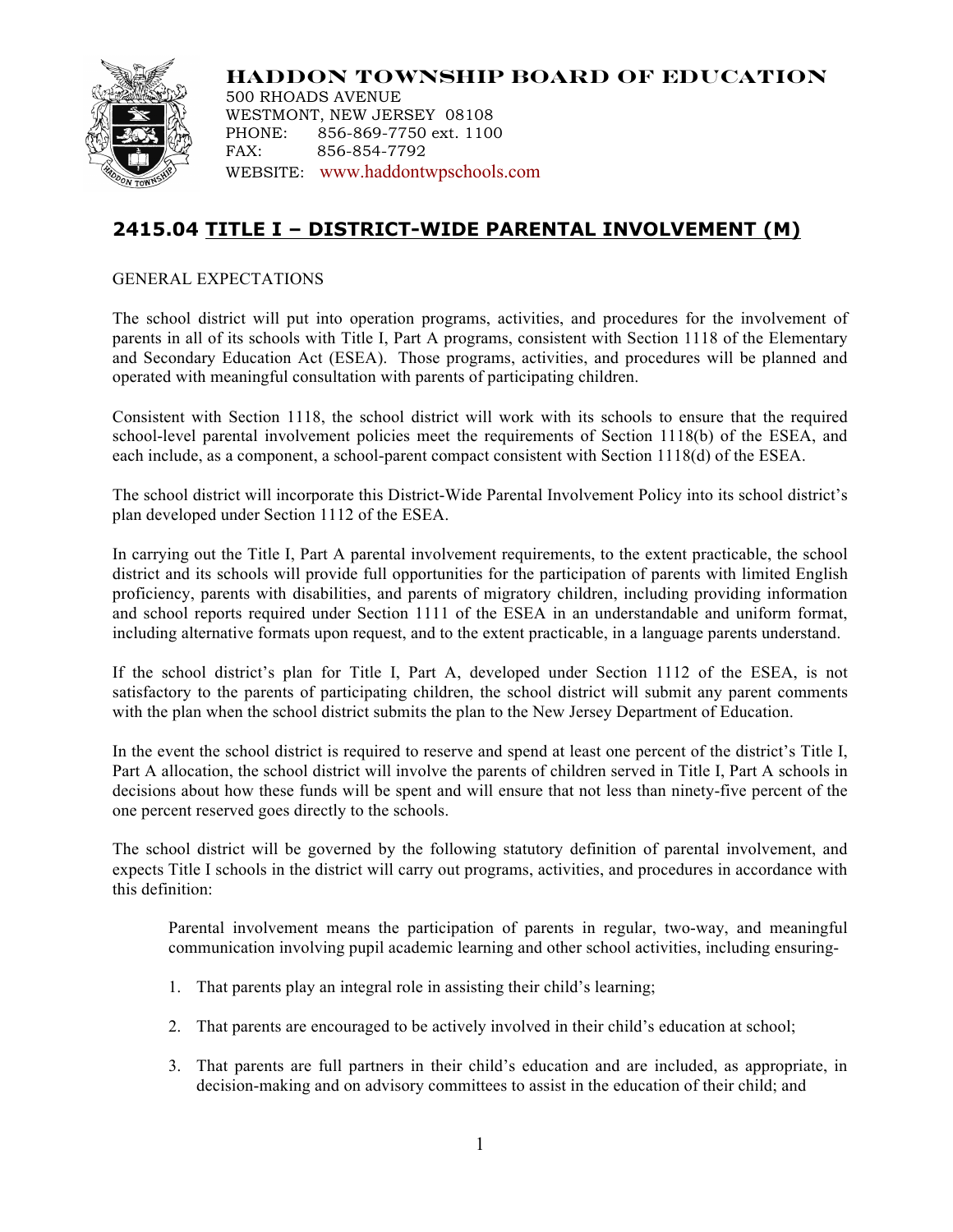4. The carrying out of other activities, such as those described in Section 1118 of the ESEA. In the event the State of New Jersey or the New Jersey Department of Education has a Parental Information and Resource Center, the school district will inform parents and parental organizations of its purpose and existence.

DESCRIPTION OF HOW THE SCHOOL DISTRICT WILL IMPLEMENT REQUIRED DISTRICT-WIDE PARENTAL INVOLVEMENT POLICY COMPONENTS

Below is a description of how the district will implement or accomplish each of the following components outlined below (Section 1118(a)(2), ESEA):

- 1. The district will take the following actions to involve parents in the joint development of its district-wide parental involvement plan under Section 1112 of the ESEA:
	- a. Invite Title I parents to annual Title I planning session;
	- b. Discuss parent involvement policy and home-school compact;
	- c. Update policy and home-school compact based on parent input.
- 2. The district will take the following actions to involve parents in the process of school review and improvement under Section 1116 of the ESEA:
	- a. Invite Title I parents to annual Title I planning session;
	- b. Discuss assessment results presented in Annual District Testing Report;
	- c. Solicit parent input on key indicators and incorporate improvement suggestions into school improvement plan.
- 3. The district will provide the following necessary coordination, technical assistance, and other support to assist Title I, Part A schools in planning and implementing effective parental involvement activities to improve pupil academic achievement and school performance:
	- a. Title I Supervisor will attend technical training sessions to remain abreast with changes and requirements;
	- b. Title I Supervisor will help guide administrators in identified Title I schools, ensuring that all schools receive equitable technical assistance and support;
	- c. Title I services will be coordinated through Title I Supervisor to ensure equity.
- 4. The school district will coordinate and integrate parental involvement strategies in Part A with parental involvement strategies under the following program:
	- a. School-based parent involvement initiatives.
- 5. The school district will take the following actions to conduct, with the involvement of parents, an annual evaluation of the content and effectiveness of this Parental Involvement Policy in improving the quality of its Title I, Part A schools. The evaluation will include identifying barriers to greater participation by parents in parental involvement activities (with particular attention to parents who are economically disadvantaged, are disabled, have limited English proficiency, have limited literacy, or are of any racial or ethnic minority background). The school district will use the findings of the evaluation about its Parental Involvement Policy and activities to design strategies for more effective parental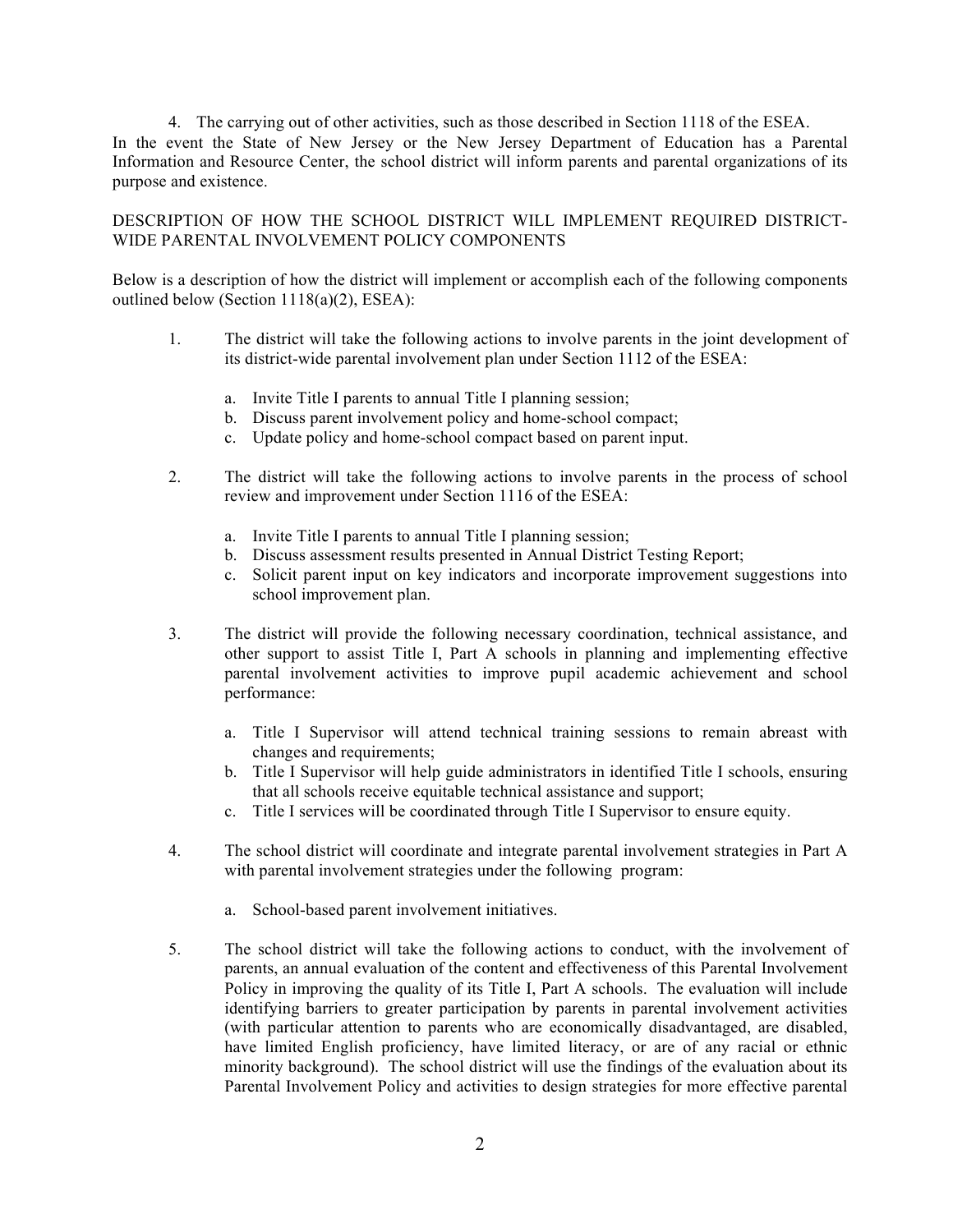involvement, and to revise, if necessary (and with the involvement of parents) its parental involvement policies.

- a. The Title I Supervisor will conduct a parent survey of all Title I parents;
- b. Appropriate recommendations will be implemented during the following school year.

The school district will build the school's and parent's capacity for strong parental involvement, in order to ensure effective involvement of parents and to support a partnership among the school involved, parents, and the community to improve pupil academic achievement, through the following activities specifically described below:

- 1. The school district will, with the assistance of its Title I, Part A schools, provide assistance to parents of children served by the school district or school, as appropriate, in understanding topics such as the following, by undertaking the actions described below (a to  $c$ ):
	- New Jersey's academic content standards;
	- New Jersey's pupil academic achievement standards;
	- The New Jersey and local academic assessments including alternate assessments;
	- The requirements of Part A;
	- How to monitor their child's progress; and
	- How to work with educators.
	- a. Attendance at regional Technical Assistance sessions;
	- b. Attendance at regional, state, and national conferences or workshops aimed at improving services to Title I students;
	- c. Electronic communications equipment to ensure that messages are being delivered to parents through multiple avenues of communication.
- 2. The school district will, with the assistance of its schools, provide materials and training to help parents work with their children to improve their children's academic achievement, such as literacy training, and using technology, as appropriate, to foster parental involvement, by:
	- a. Annual literacy activities held at each school;
	- b. Opportunities for parents to work with students on Internet-based activities and projects
- 3. The school district will, with the assistance of its schools and parents, educate its teachers, pupil services personnel, Principals and other staff in how to reach out to, communicate with, and work with parents as equal partners in the value and utility of contributions of parents, and in how to implement and coordinate parent programs and build ties between parents and schools, by:
	- a. Conducting regular administrative and curriculum meetings;
	- b. Conducting regular academic support meetings with teachers of Title I students.
	- c. Professional development opportunities for all staff.
- 4. The school district will, to the extent feasible and appropriate, coordinate and integrate parental involvement programs and activities with Head Start, Reading First, Early